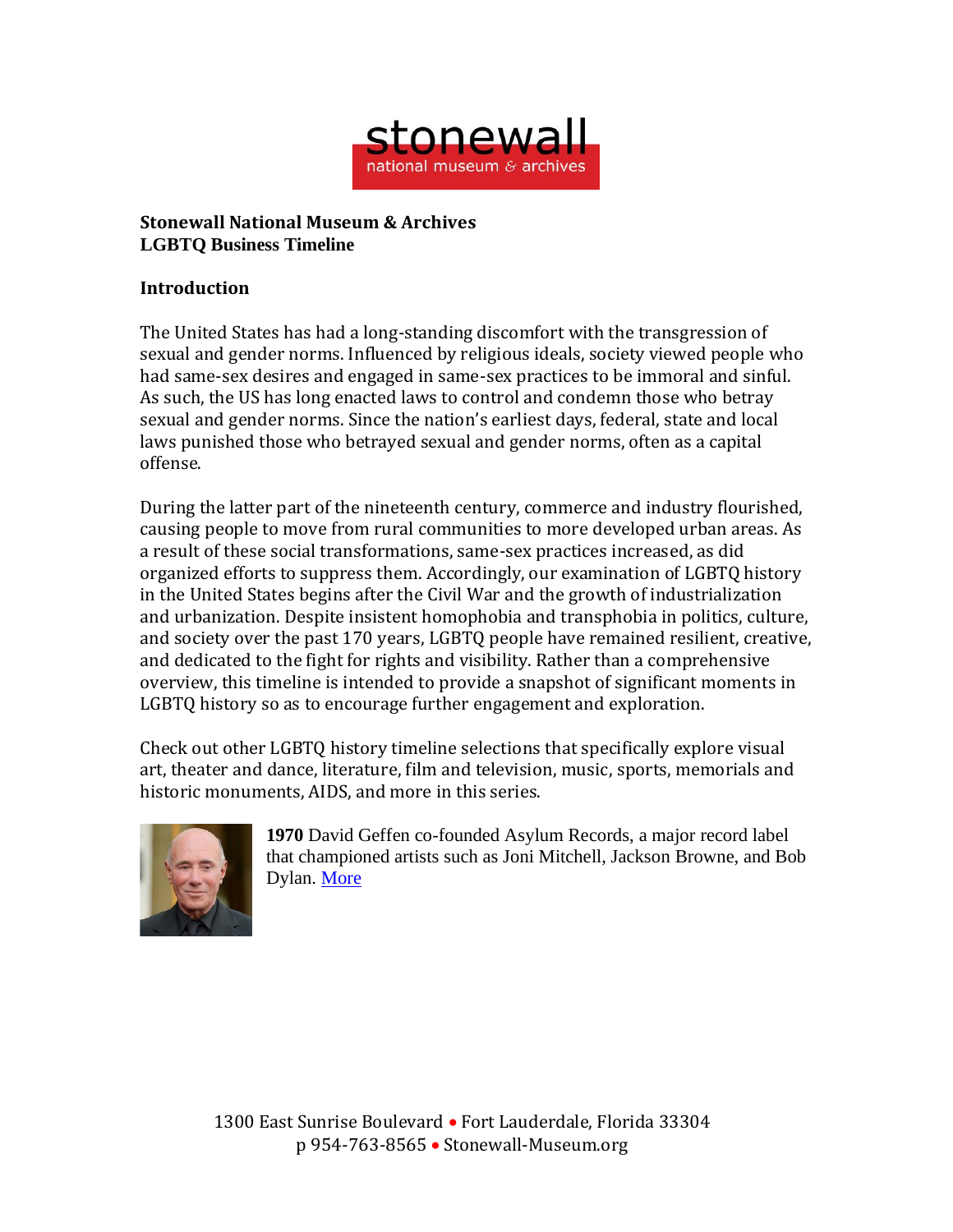

**1981** Tim Gill started Quark, a successful software company. Thirteen years later, he founded the Gill Foundation to support LGBT rights. [More](https://www.denverpost.com/2019/07/14/tim-gill-colorado-lgbtq-rights/)



**1990** Martine Rothblatt co-founded Sirius Satellite Radio. She came out as a transgender woman four years later. [More](https://www.ted.com/speakers/martine_rothblatt)



**1994** David Bohnett started GeoCities, a pioneering web hosting service where users could create their own websites. [More](https://www.foundationguide.org/philanthropists/david-c-bohnett/)



**1996** Robyn Streisand founded the Mixx, a brand strategy company. [More](https://businessequalitymagazine.com/50_above_50/robyn-streisand/)



**1999** Peter Thiel co-founded PayPal, where he also worked as the CEO until its sale to eBay in 2002. [More](https://www.npr.org/2016/07/21/486966882/i-am-proud-to-be-gay-tech-investor-peter-thiel-tells-gop-convention)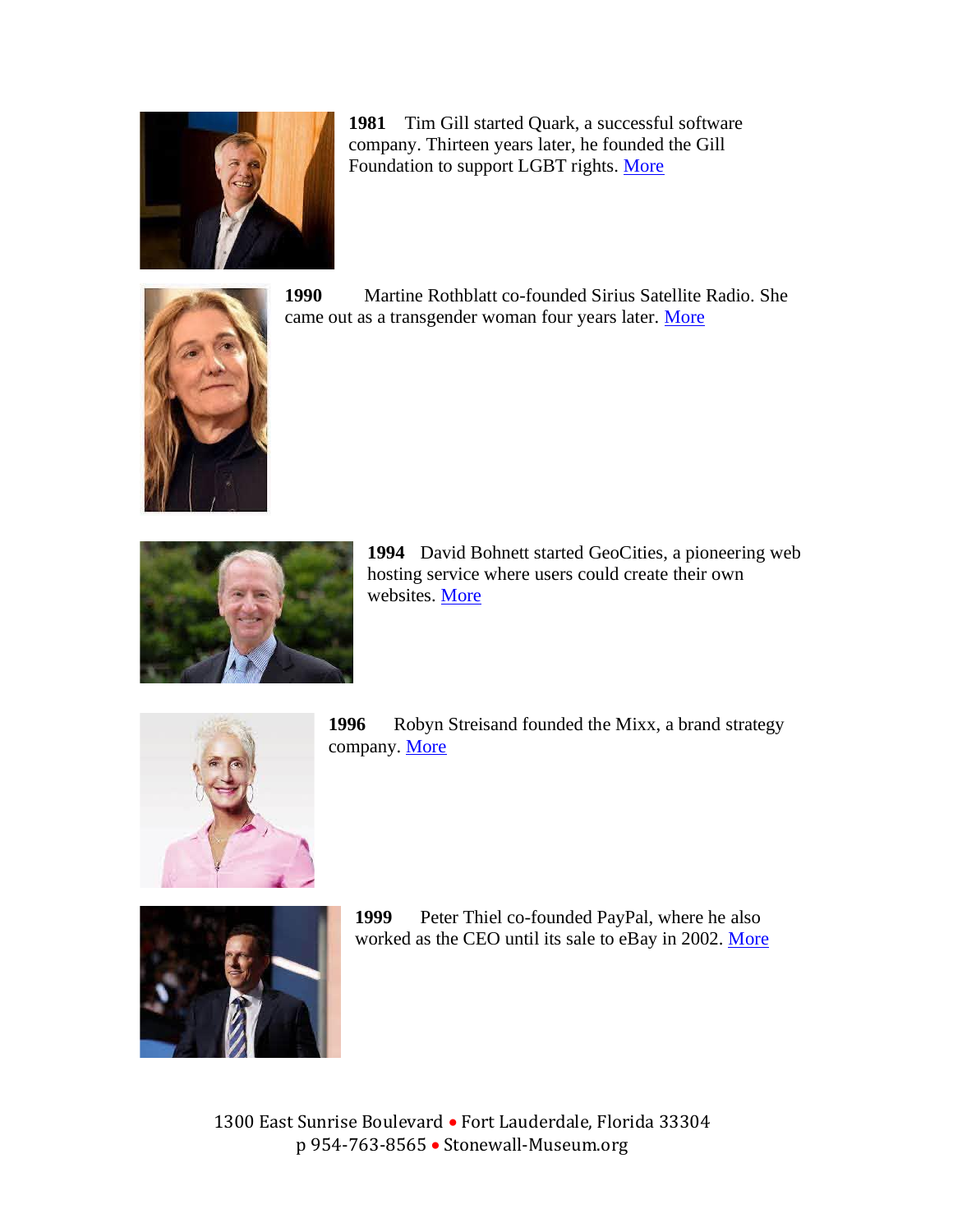

**2001** Anthony Romero became the first gay man and Latino to serve as Executive Director of the American Civil Liberties Union. [More](https://www.aclu.org/bio/anthony-d-romero)



**2003** Chris Hughes was a co-founder of Facebook. [More](https://www.vox.com/the-highlight/2020/1/15/20863236/chris-hughes-break-up-facebook-economic-security-basic-income-new-republic)



**2003** Nick Denton founded Gawker, an online media company. [More](https://www.nytimes.com/2019/07/30/business/gawker-bustle-reboot-canceled.html)



**2005** Media mogul Harvey Levin launched TMZ, a news company focused on celebrity culture. [More](https://www.huffpost.com/entry/harvey-levin-tmz-gay-los-angeles-lgbt-center_n_56ed44c7e4b09bf44a9d66cc)



**2009** Peter Arvai co-founded Prezi, a presentation software company. [More](https://www.ft.com/content/c122dcc4-cc73-11e8-8d0b-a6539b949662)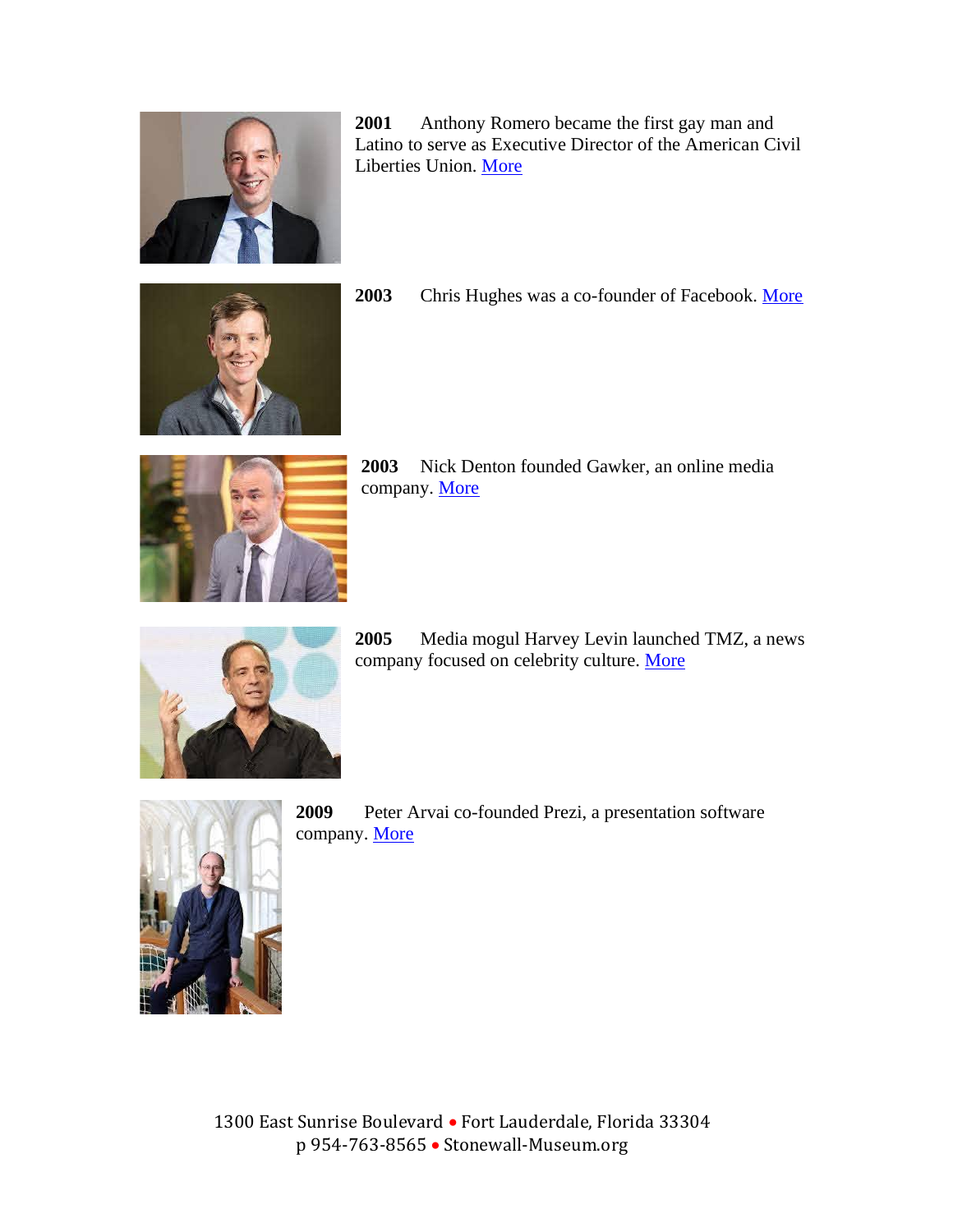

**2009** Grindr, the online dating application for gay men, was founded by Joel Simkhai. [More](https://www.nytimes.com/2014/12/14/fashion/the-sex-education-of-grindrs-joel-simkhai.html)



**2011** Theoretical neuroscientist Vivienne Ming co-founded Socos Labs, a company that draws on machine learning and neuroscience to solve social problems. [More](https://socos.org/keynotes)



**2011** Claudia Brind-Woody, the Vice President and Managing Director for Global Intellectual Property Licensing at IBM, was given the Out & Equal Trailblazer Award. [More](https://outleadership.com/outleader/claudia-brind-woody/)



**2011** Todd Sears founded Out Leadership, an LGBTQ business advisory company. [More](https://www.salt.org/bio-sears-todd)



**2011** Thomas Sanchez and his husband Anthony Shop founded Social Driver, a digital creative agency. [More](https://www.socialdriver.com/posts/social-driver-ceo-thomas-sanchez-elected-as-an-officer-of-the-trevor-project)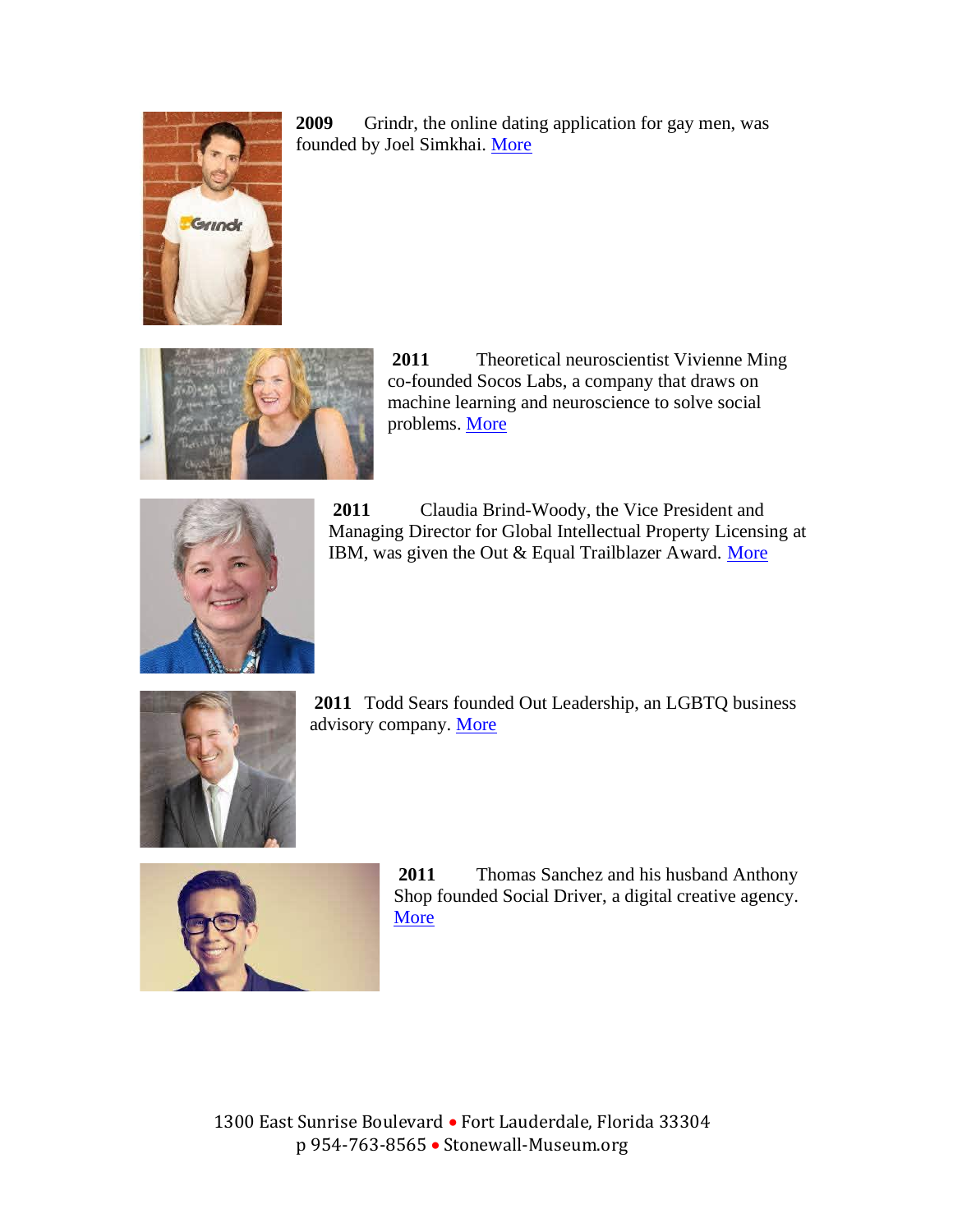

**2012** Jason Grenfell-Gardner became the CEO and President of Teligent, a pharmaceutical company. [More](https://www.nytimes.com/2014/09/06/business/two-publicly-gay-men-buck-a-trend-in-the-ceo-office.html)



**2013** Philanthropist and investor Jennifer Pritzker came out as a trans woman, making her the first trans billionaire. [More](https://www.vanityfair.com/news/2019/06/why-billionaire-republican-donor-jennifer-pritzker-is-abandoning-trump-after-coming-out-as-trans)



**2014** Tim Burgess of C1 Financial became the first openly gay CEO of a bank on the New York Stock Exchange. [More](https://www.nytimes.com/2014/09/06/business/two-publicly-gay-men-buck-a-trend-in-the-ceo-office.html)



**2014** Tim Cook, the chief executive officer of Apple Inc., came out as gay, making him the first chief executive of a Fortune 500 company to do so. [More](https://www.cnn.com/2018/10/24/tech/tim-cook-gay-apple/index.html)



**2014** President Barack Obama named Megan Smith the third Chief Technology Officer of the United States. [More](https://www.npr.org/sections/alltechconsidered/2014/11/04/360430620/from-silicon-valley-to-white-house-new-u-s-tech-chief-makes-change)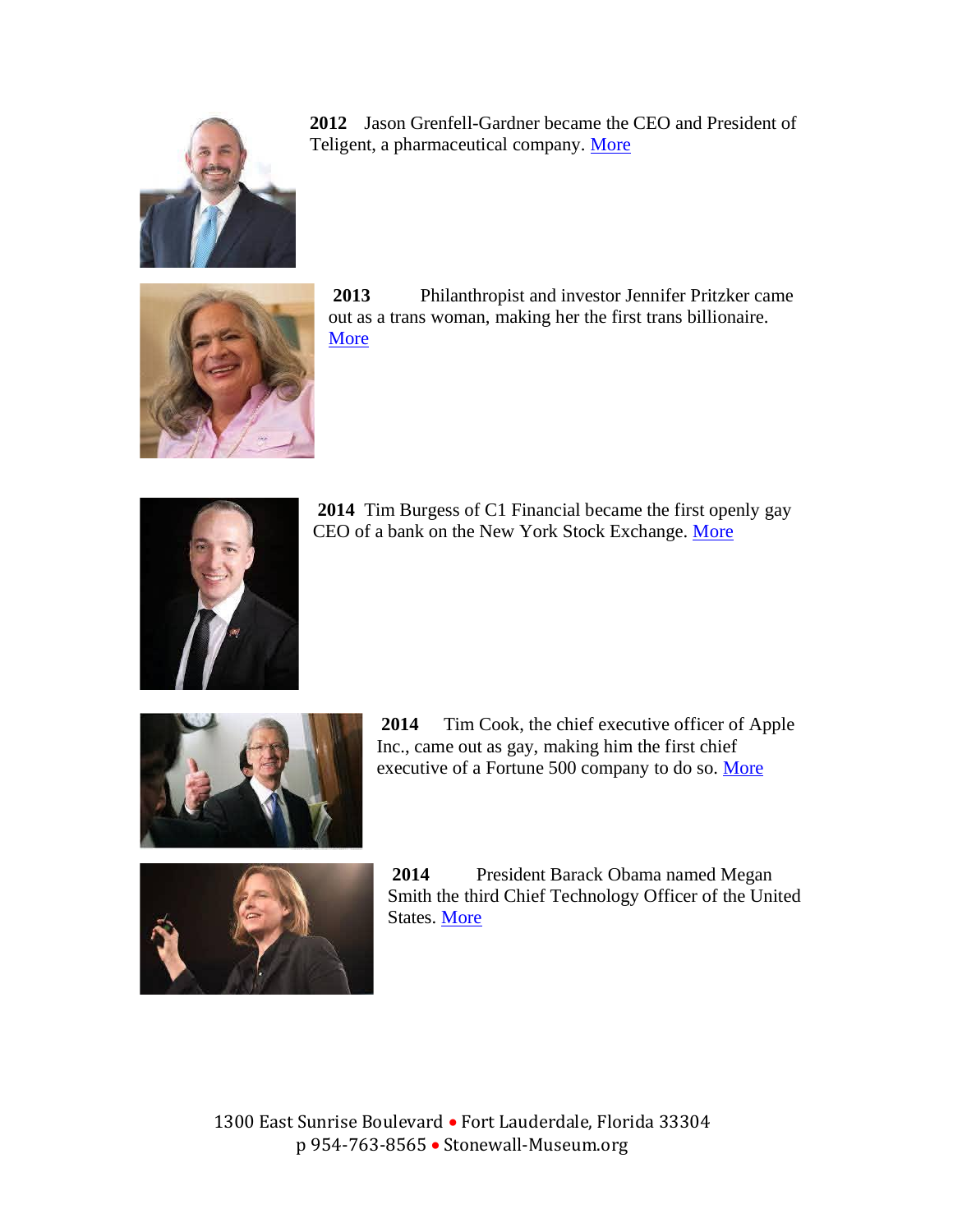

**2014** Businesswoman and star of *Pose* Angelica Ross founded TransTech Social Enterprise. [More](https://www.transtechsocial.org/about-the-company/)



**2015** Cliff Hopkins was brought on as the chief marketing officer at Instagram. [More](https://www.cliffhopkinsproductions.com/about)



**2015** Joey Gonzalez was named CEO of Barry's Boot Camp. [More](https://www.menshealth.com/fitness/a23653404/barrys-bootcamp-ceo-workout/)



**2016** Hayley Sudbury founded WERKIN, an analytics company that promotes diversity in hiring practices. [More](https://getwerkin.com/our-story)



**2016** Shamina Singh founded the Center for Inclusive Growth at Mastercard. [More](https://www.mastercardcenter.org/our-team/shamina-singh)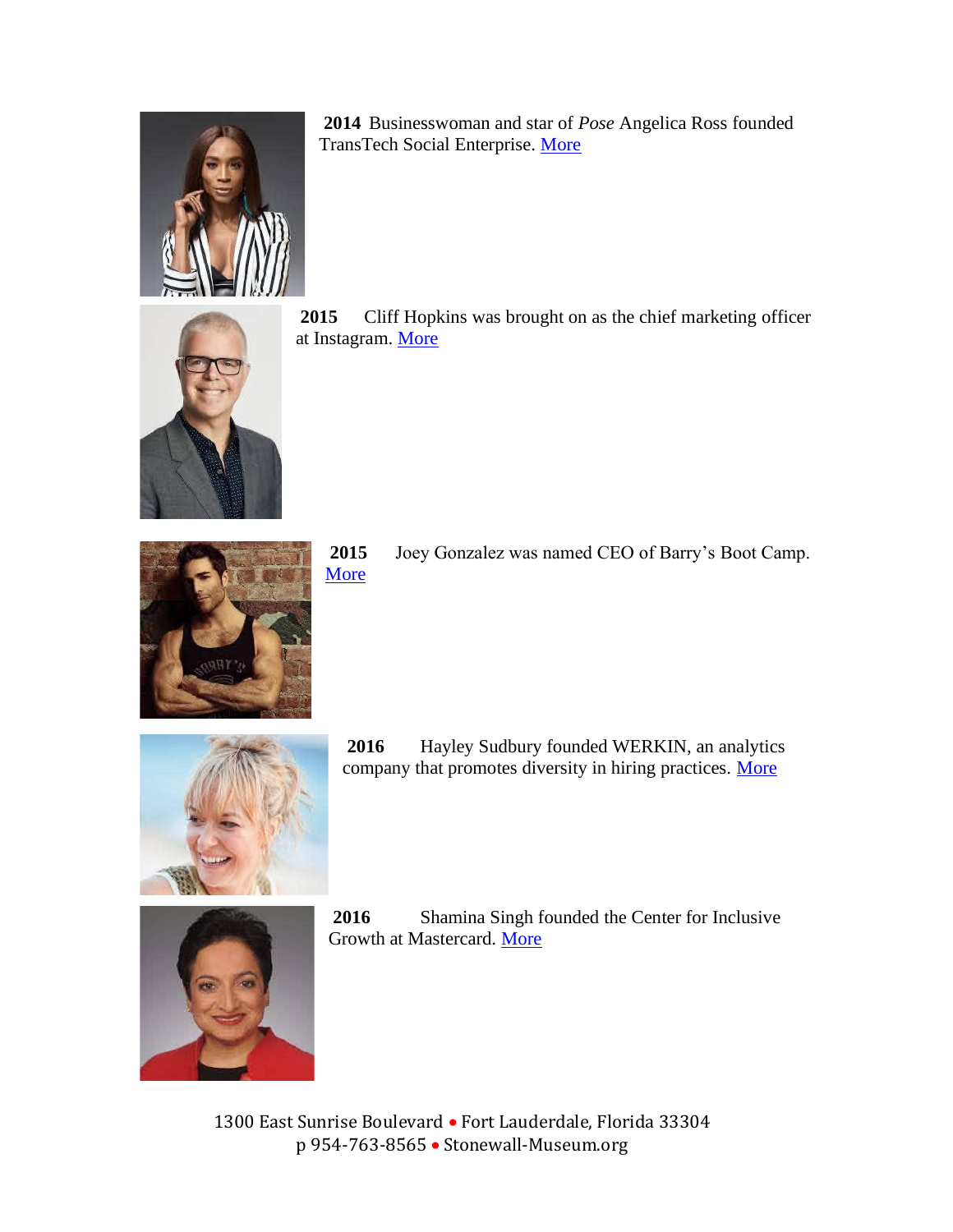

**2017** One of the most powerful publicly gay men and Latinos on Wall Street, R. Martin Chavez became the chief financial officer of Goldman Sachs. [More](https://www.nytimes.com/2016/04/03/business/dealbook/goldmans-tech-chief-pushes-the-bank-to-be-more-open-like-him.html)



**2018** Appointed as the CEO and President of the Land O'Lakes, Beth Ford became the first publicly gay woman to be the CEO of an American Fortune 500 company. [More](https://www.washingtonblade.com/2018/07/30/45469841/)



**2019** Stacey Friedman, general counsel at JP Morgan Chase, won the Jack Watters Corporate Leadership Award from SAGE. [More](https://www.sageusa.org/stacey-freidman-addresses-the-lgbt-community-we-can-all-do-more/)



**2019** Jim Fitterly became the first openly gay CEO of a large industrial company, Dow Inc. [More](https://www.bloomberg.com/news/features/2019-03-20/how-dow-chemical-got-woke)



**2019** Eric Dube became the President and CEO of Retrophin. [More](https://www.aidsunited.org/The-Board-of-Trustees/Eric-Dube.aspx)